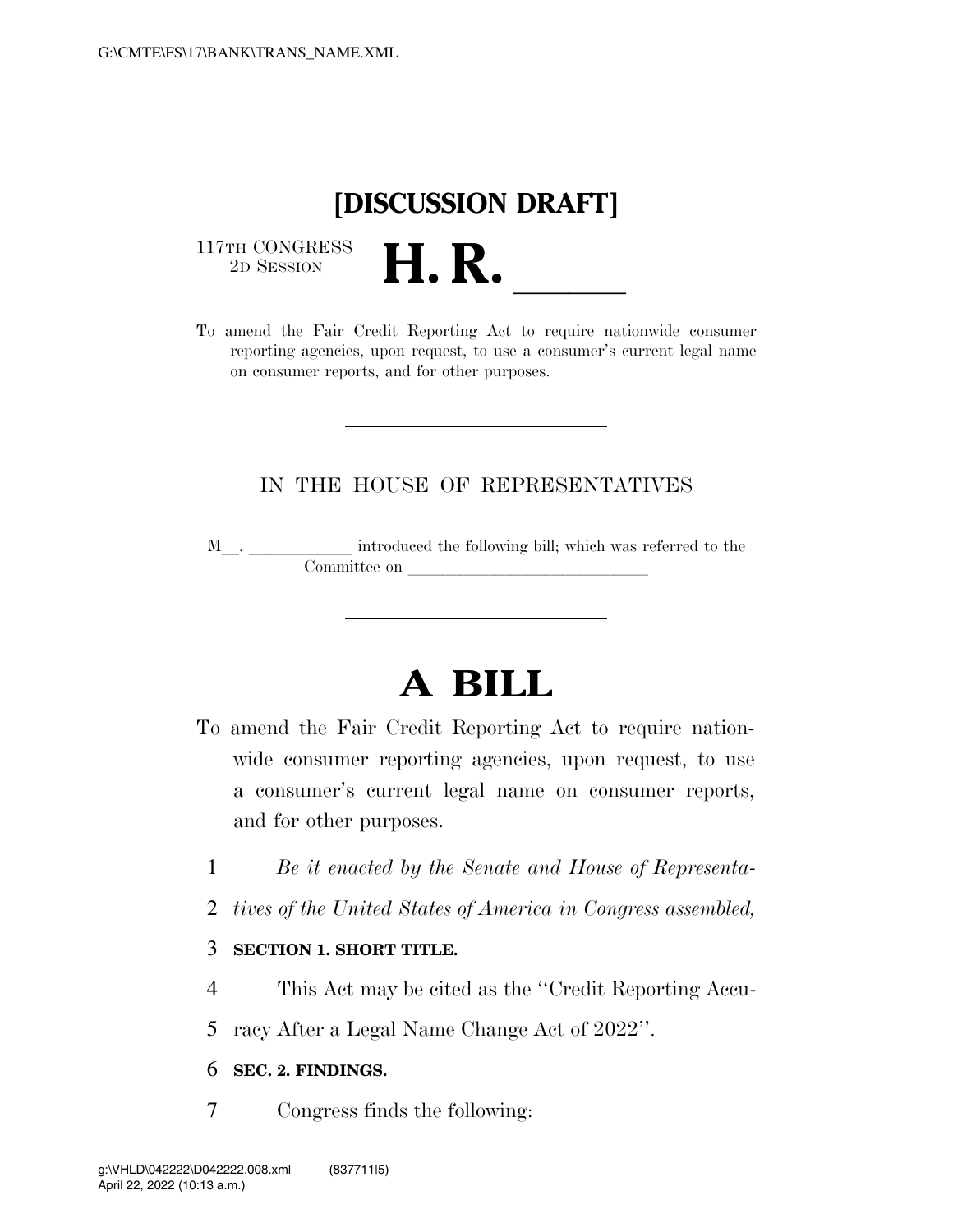$\mathfrak{D}$ 

 (1) Consumer reports are significant to the ability for American consumers to access credit, housing, and employment.

 (2) Fragmented files created by the credit re- porting industry lead to inaccuracies on the con- sumer reports of transgender and gender noncon- forming consumers after a legal name change. Inac- curate consumer reports create additional burdens and barriers for these consumers and impair their ability to access credit, housing, and employment.

 (3) As of 2017, there were approximately 1.4 million adults who identify as transgender, according to the Williams Institute report, ''Age of Individuals Who Identify as Transgender in the United States'', and as of 2021, approximately 1.2 million adults identify as nonbinary, according to the Williams In- stitute report, ''Nonbinary LGBTQ Adults in the United States''.

 (4) As evidence that transgender and gender nonconforming adults are vulnerable to discrimina- tion, harassment, and abuse based on their gender identity and expression, in its 2016 report ''Injustice at Every Turn'', the National Center for Transgender Equality found that transgender adults experienced unemployment at twice the rate of the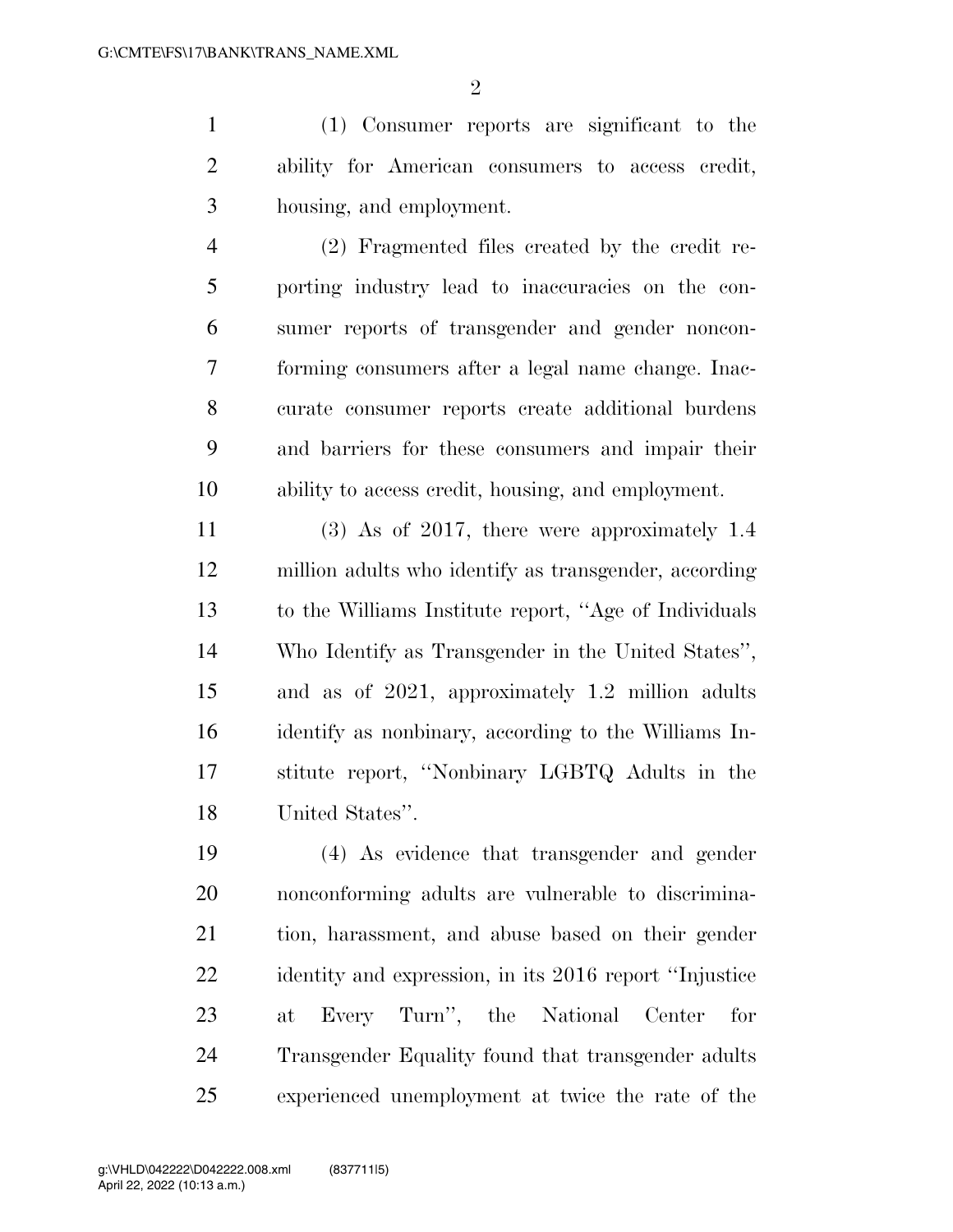general population, and 90% reported experiencing harassment, discrimination, or mistreatment in the workplace. The report further found that one in five transgender adults reported having been refused a home or apartment because of their gender identity.

 (5) Transgender and gender nonconforming consumers face a myriad of problems in terms of consumer reporting problems after they change their names, including that their credit report fragments into two or more unconnected files upon their name change and that their name change and any credit actions that follow are never reflected in their report at all. Many consumers report that credit reporting problems have a negative impact on their financial and personal lives, including credit score decreases of 100 points or more, which can be a barrier to ac- cessing banking services, mortgages, auto financing, employment, and rental housing.

 (6) Transgender consumers face severe adverse effects from having their former name reflected on their credit report. The disclosure of a transgender person's prior name in a consumer report to a cred- itor, employer, or lessor can expose those consumers to unlawful discrimination on the basis of that con-sumer's gender identity.